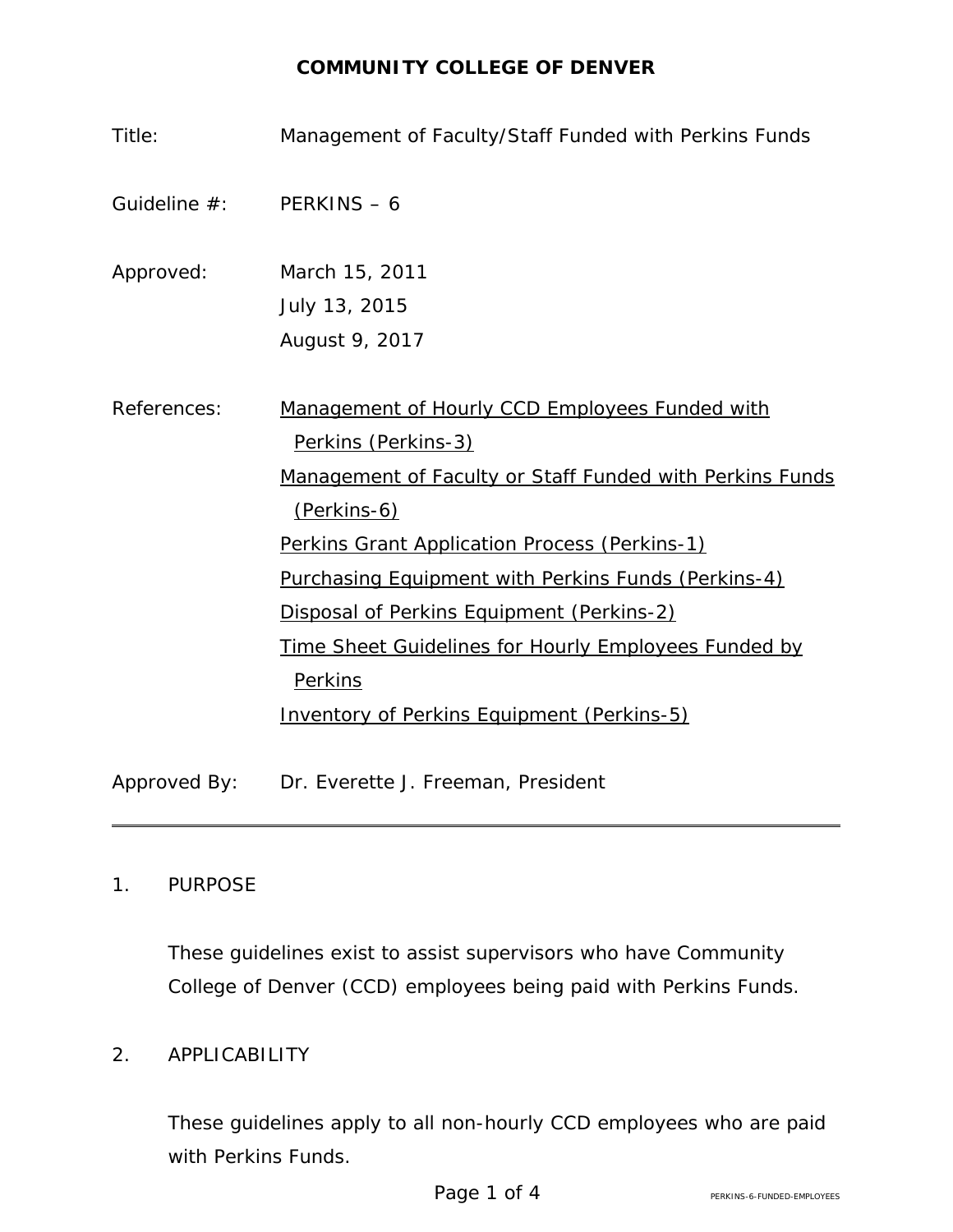### 3. DEFINITIONS

The Carl D. Perkins Vocational and Educational Act – The Act was first authorized by the federal government in 1984 and reauthorized in 1998. Named for Carl D. Perkins, the act aims to increase the quality of technical education within the United States in order to help the economy.

The Perkins CCD Advisory Committee is composed of various members of the CCD community and serves to direct the use of Perkins funds and ensure our compliance with all regulations. These are the data measurements used by Colorado Community College System (CCCS) and Perkins to evaluate the efficacy of our programs. Every proposal must be aligned with one of these metrices. Please decide which of these metrics you hope to improve with your Perkins purchase.

CTE – Career and Technical Education

# 4. GUIDELINES

- a. A faculty or staff member can be hired with Perkins funds only in order to develop a new CTE program. This is a short-term permission, intended to give your Center or Department time to develop a solid program.
- b. Before you can hire a faculty member with Perkins funds, you must first submit a Perkins Application, and have it approved through the CCD Perkins Advisory Committee. Please see the Application Procedure for assistance.
- c. Once Perkins funds have been released for use, you will receive notification from the CCD Perkins Administrator. Perkins funded faculty can only teach courses within the Perkins qualifying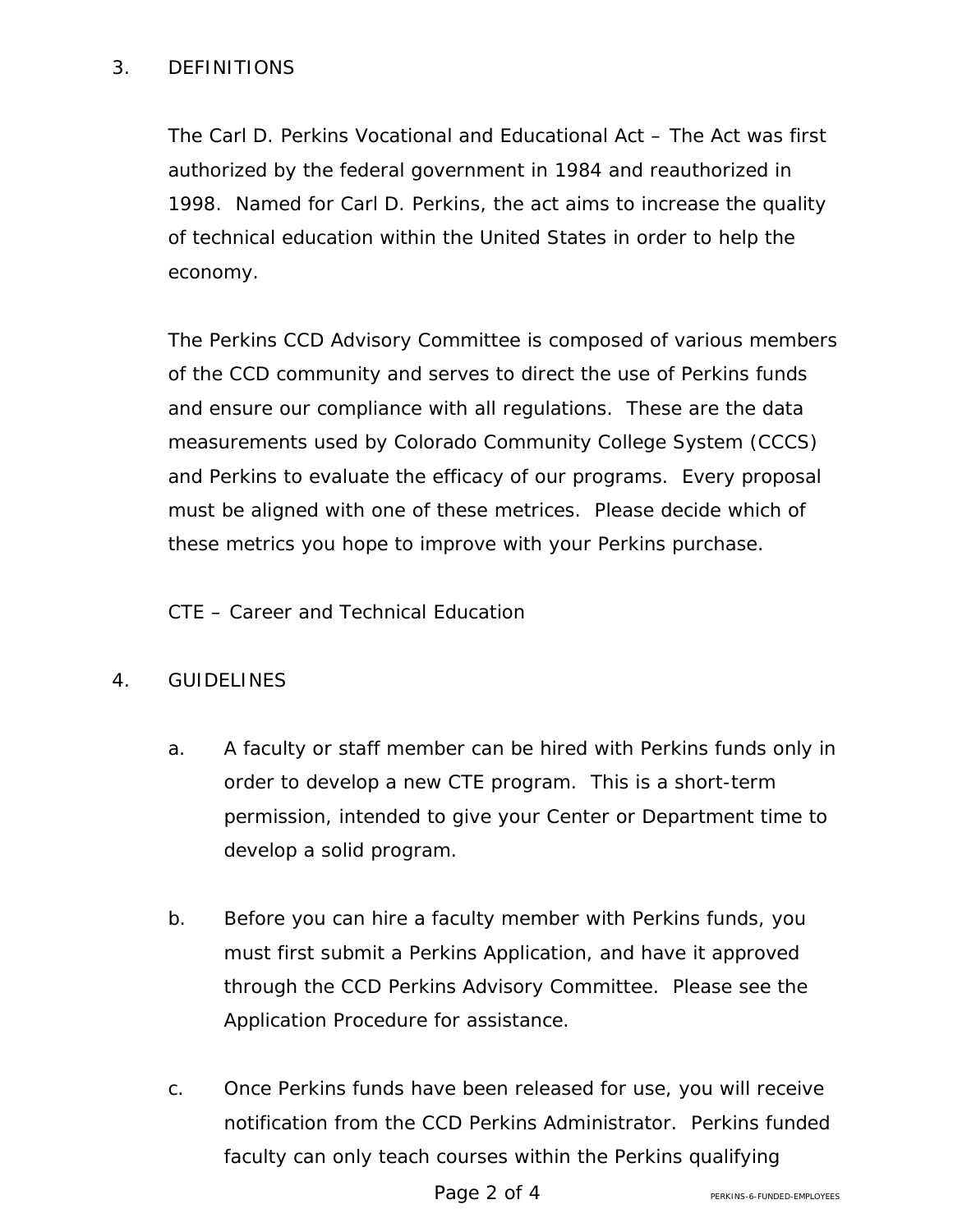program while they are being paid with Perkins funds. Perkins funded staff can only work on approved Perkins programs while being paid with Perkins funds.

- d. The CCD Perkins Committee will fund a Perkins qualified instructor or staff member for two (2) years at 100%. The instructor can be given release time, as deemed appropriate by the Chair/Dean, to help assist in the creation and development of the program, including, but not limited to:
	- i. Program approval writing.
	- ii. Advisory committee development.
	- iii. Curriculum and program development.
	- iv. Instructor hiring/training.
- e. As per CCCS rules, if the instructor is assisting in the development of a new program, they must submit the program approval request by the end of the first year of employment (June 30 of the fiscal year).
- f. Perkins funded faculty and staff must record all actual hours for each month they are on contract signifying that they are working on a qualifying Perkins program. This must be reviewed and signed by their supervisor every month. One copy must be kept by the department for their records and another copy must then be submitted to the CCD Perkins Administrator for retention.
- g. Unique circumstances may alter this plan. Please do write an appeal to the Perkins Advisory Board for consideration of any appeal.